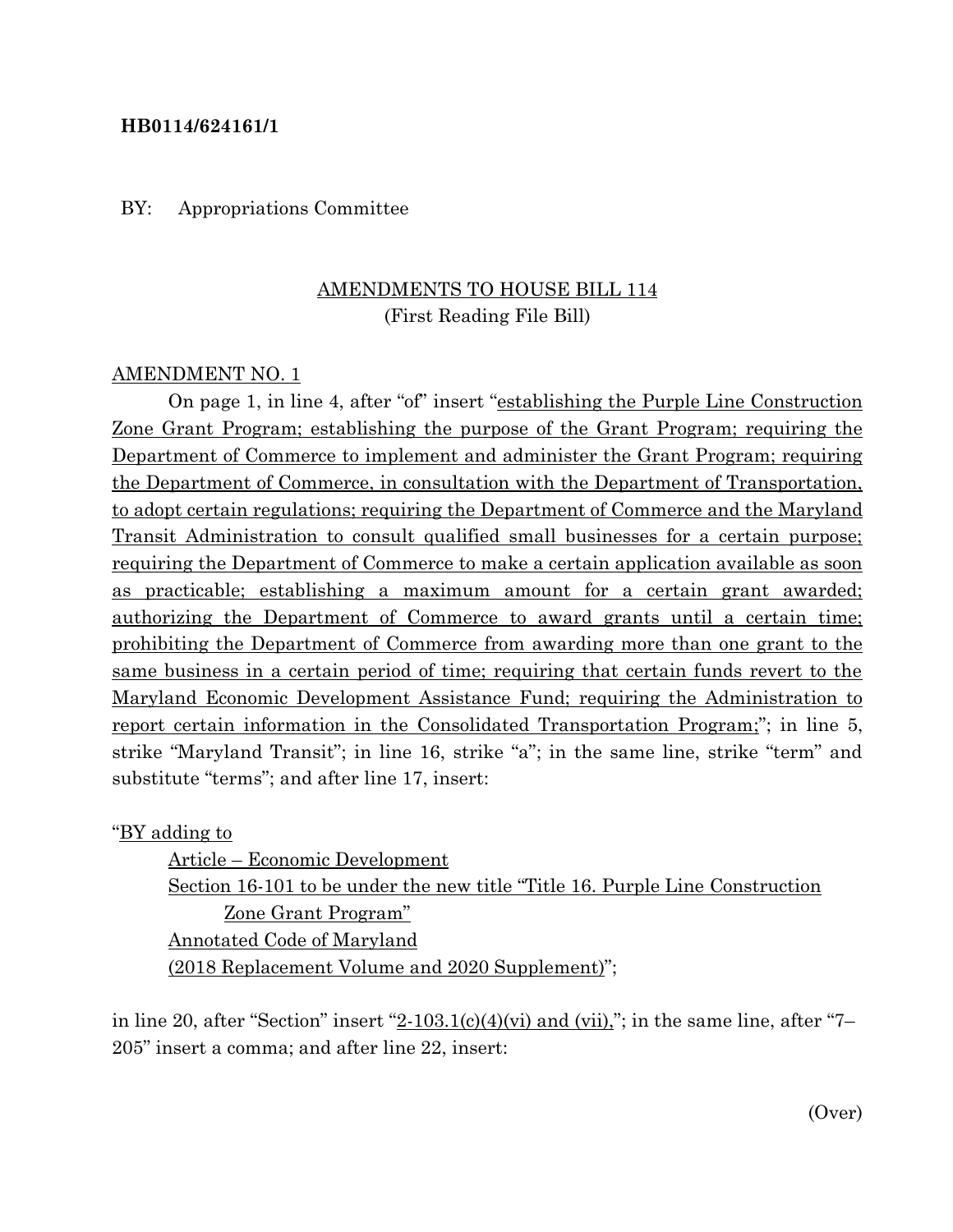## **HB0114/624161/1 Appropriations Committee Amendments to HB 114 Page 2 of 6**

"BY adding to

Article - Transportation Section 2-103.1(c)(4)(vii) Annotated Code of Maryland (2020 Replacement Volume)".

#### AMENDMENT NO. 2

On page 3, after line 8, insert:

## "**Article – Economic Development**

## **TITLE 16. PURPLE LINE CONSTRUCTION ZONE GRANT PROGRAM.**

**16–101.**

## **(A) (1) IN THIS SECTION THE FOLLOWING WORDS HAVE THE MEANINGS INDICATED.**

**(2) "GRANT PROGRAM" MEANS THE PURPLE LINE CONSTRUCTION ZONE GRANT PROGRAM.**

**(3) "QUALIFIED SMALL BUSINESS" MEANS A SOLE PROPRIETORSHIP, A PARTNERSHIP, A LIMITED PARTNERSHIP, A LIMITED LIABILITY PARTNERSHIP, A LIMITED LIABILITY COMPANY, OR A CORPORATION THAT:**

- **(I) EMPLOYS 20 OR FEWER EMPLOYEES;**
- **(II) IS INDEPENDENTLY OWNED AND OPERATED;**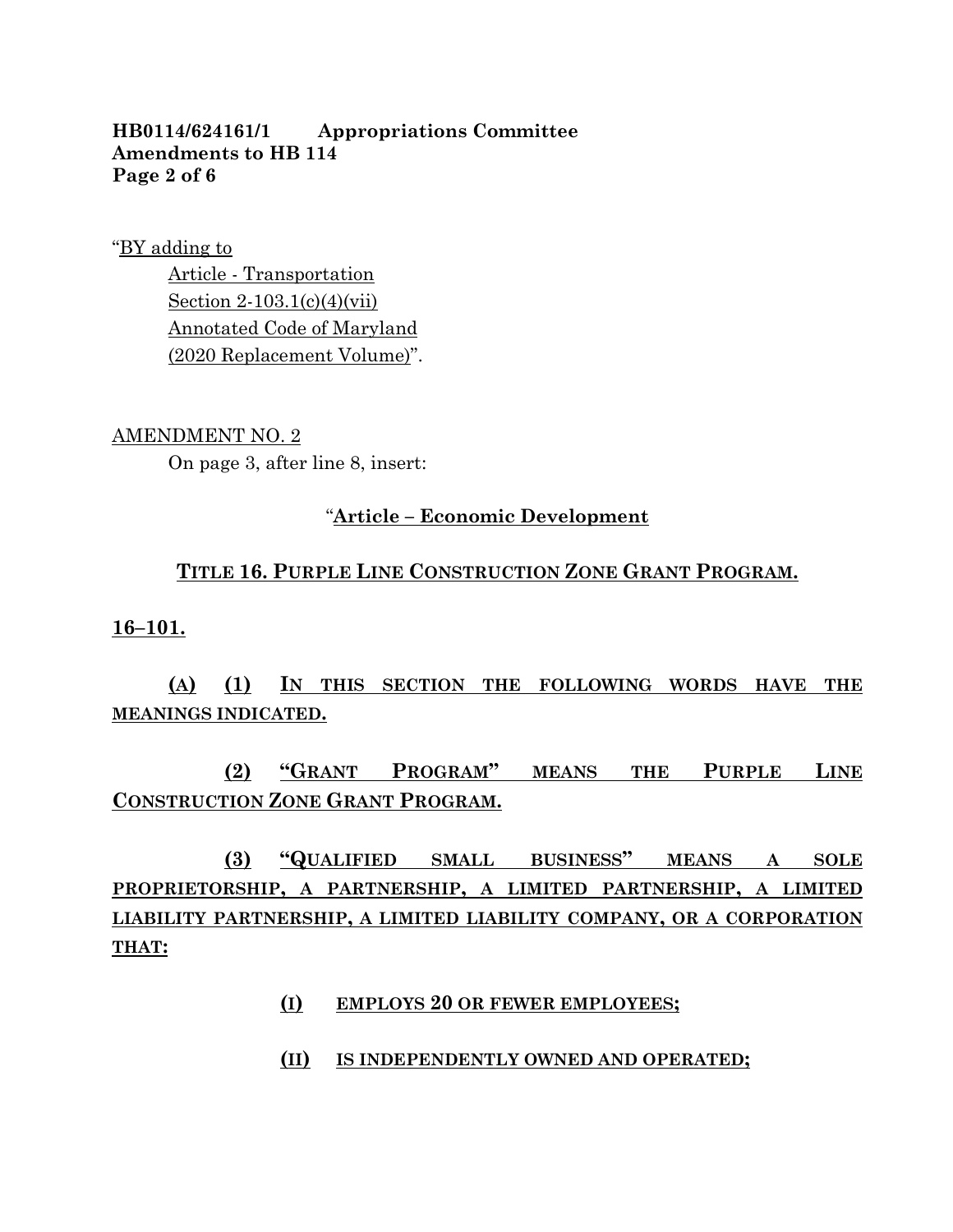**HB0114/624161/1 Appropriations Committee Amendments to HB 114 Page 3 of 6**

### **(III) IS NOT A SUBSIDIARY OF ANOTHER BUSINESS;**

#### **(IV) IS NOT DOMINANT IN ITS FIELD OF OPERATION; AND**

**(V) IS IMPACTED BY THE CONSTRUCTION OF THE PURPLE LINE LIGHT RAIL PROJECT IN MONTGOMERY COUNTY AND PRINCE GEORGE'S COUNTY.**

**(B) (1) THERE IS A PURPLE LINE CONSTRUCTION ZONE GRANT PROGRAM.**

**(2) THE PURPOSE OF THE GRANT PROGRAM IS TO PROVIDE FUNDS TO QUALIFIED SMALL BUSINESSES TO ASSIST IN OFFSETTING BUSINESS REVENUE LOST AS A RESULT OF THE CONSTRUCTION OF THE PURPLE LINE LIGHT RAIL PROJECT IN MONTGOMERY COUNTY AND PRINCE GEORGE'S COUNTY.**

**(3) IN EACH OF FISCAL YEARS 2023 AND 2024, THE MARYLAND TRANSIT ADMINISTRATION SHALL PROVIDE \$1,000,000 IN GENERAL FUNDS TO THE GRANT PROGRAM TO ASSIST QUALIFIED SMALL BUSINESSES.**

**(C) THE DEPARTMENT OF COMMERCE SHALL IMPLEMENT AND ADMINISTER THE GRANT PROGRAM.**

**(D) (1) SUBJECT TO PARAGRAPH (2) OF THIS SUBSECTION, THE DEPARTMENT OF COMMERCE, IN CONSULTATION WITH THE DEPARTMENT OF TRANSPORTATION, SHALL ADOPT REGULATIONS TO IMPLEMENT THIS SECTION, INCLUDING REGULATIONS TO ESTABLISH:**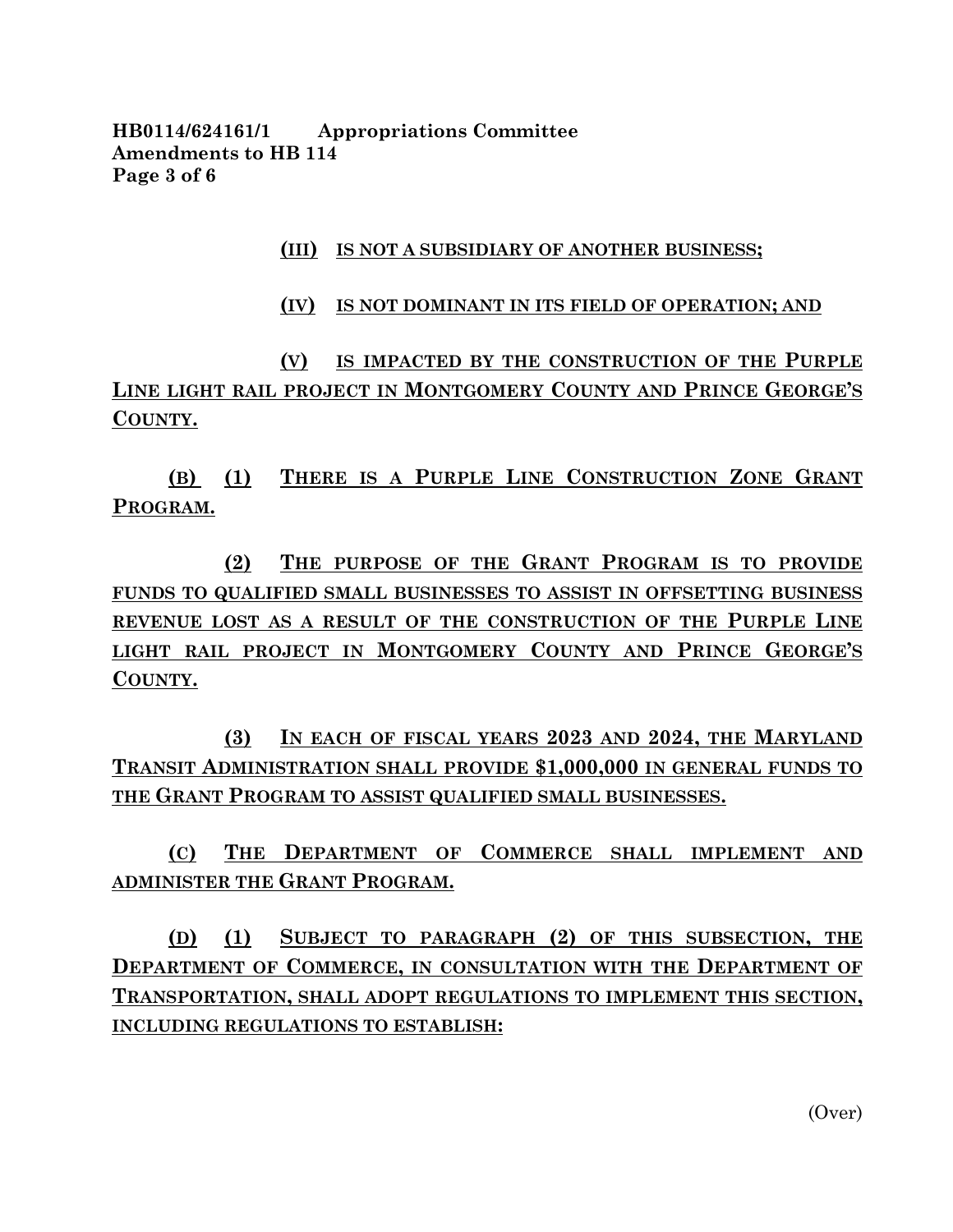**HB0114/624161/1 Appropriations Committee Amendments to HB 114 Page 4 of 6**

**AND**

**(I) ELIGIBILITY AND GRANT APPLICATION REQUIREMENTS;**

**(II) A PROCESS FOR REVIEWING GRANT APPLICATIONS AND AWARDING GRANTS TO ELIGIBLE QUALIFIED SMALL BUSINESSES.**

**(2) IN DEVELOPING THE REGULATIONS REQUIRED UNDER PARAGRAPH (1) OF THIS SUBSECTION, THE DEPARTMENT OF COMMERCE AND THE MARYLAND TRANSIT ADMINISTRATION SHALL CONSULT QUALIFIED SMALL BUSINESSES TO ENSURE THAT THE ELIGIBILITY AND APPLICATION REQUIREMENTS FOR THE GRANT PROGRAM ARE NOT OVERLY BURDENSOME TO QUALIFIED SMALL BUSINESSES.**

**(3) THE DEPARTMENT OF COMMERCE SHALL MAKE THE APPLICATION DEVELOPED FOR PURPOSES OF THE GRANT PROGRAM AVAILABLE TO QUALIFIED SMALL BUSINESSES AS SOON AS PRACTICABLE.**

**(E) (1) (I) SUBJECT TO THE LIMITATIONS OF THIS PARAGRAPH, THE DEPARTMENT OF COMMERCE SHALL ESTABLISH, BY REGULATION, GUIDELINES TO CALCULATE THE AMOUNT OF A GRANT AWARDED UNDER THIS SECTION.**

**(II) IN ESTABLISHING GUIDELINES UNDER SUBPARAGRAPH (I) OF THIS PARAGRAPH, THE DEPARTMENT OF COMMERCE MAY USE A 12– MONTH PROJECTION OF THE DIFFERENCE BETWEEN THE BUSINESS REVENUE OF A QUALIFIED SMALL BUSINESS DURING THE 3–MONTH PERIOD IMMEDIATELY PRECEDING THE START OF THE PURPLE LINE CONSTRUCTION COMPARED TO THE 3–MONTH PERIOD IMMEDIATELY FOLLOWING THE START OF THE PURPLE LINE CONSTRUCTION.**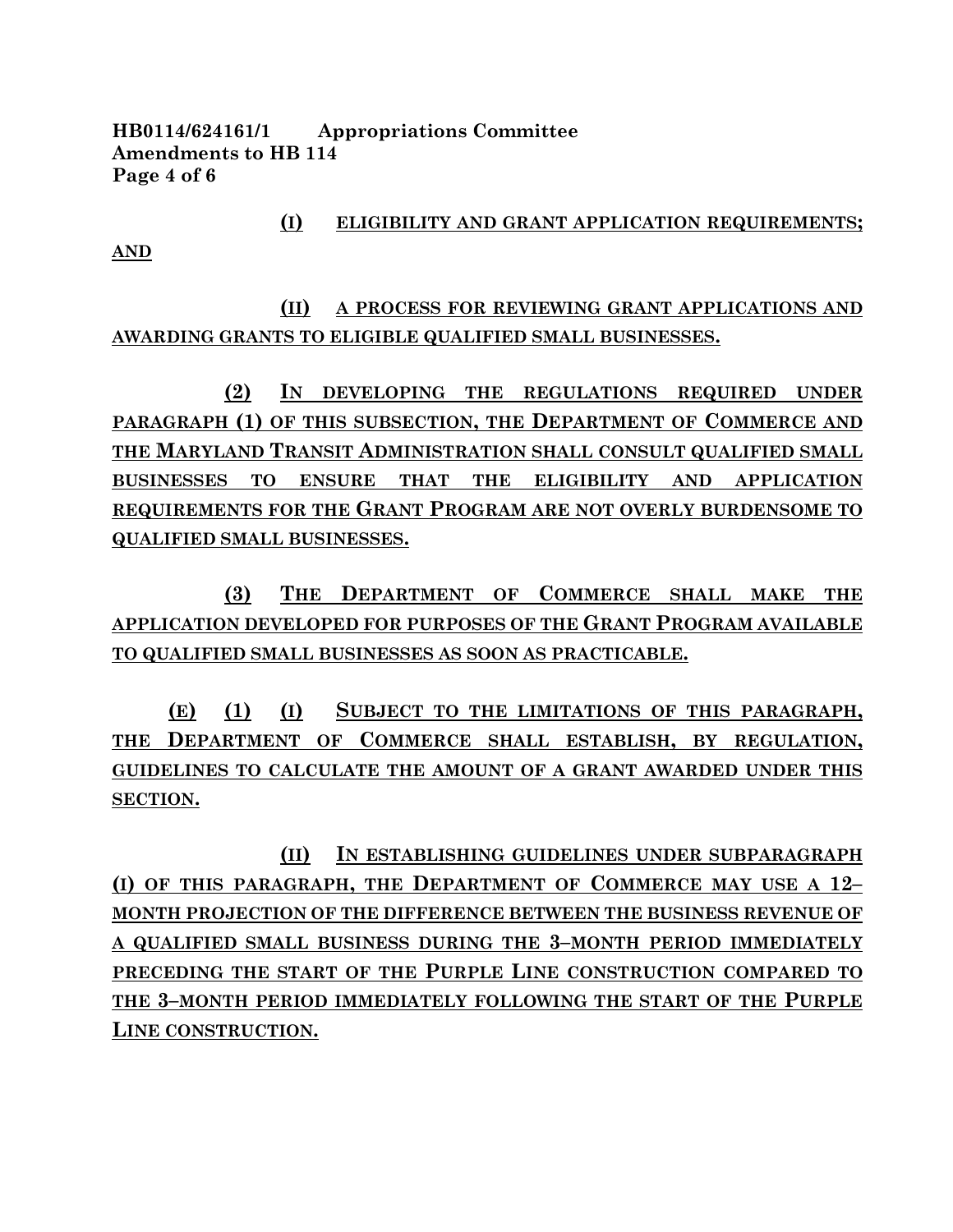**HB0114/624161/1 Appropriations Committee Amendments to HB 114 Page 5 of 6**

**(III) A GRANT AWARDED UNDER THE GRANT PROGRAM MAY NOT EXCEED \$50,000.**

**(2) SUBJECT TO THE ELIGIBILITY REQUIREMENTS ESTABLISHED UNDER SUBSECTION (D) OF THIS SECTION, IF A QUALIFIED SMALL BUSINESS IS REQUIRED TO BE REGISTERED WITH THE STATE AND IS REGISTERED, THE QUALIFIED SMALL BUSINESS MAY APPLY FOR A GRANT UNDER THE GRANT PROGRAM REGARDLESS OF OWNERSHIP OR LOCATION.**

**(3) (I) SUBJECT TO SUBPARAGRAPH (II) OF THIS PARAGRAPH, THE DEPARTMENT OF COMMERCE MAY AWARD GRANTS UNTIL ALL THE MONEY ALLOTTED FOR THE GRANT PROGRAM HAS BEEN AWARDED OR UNTIL DECEMBER 31, 2024, WHICHEVER OCCURS FIRST.**

**(II) THE DEPARTMENT OF COMMERCE MAY NOT AWARD MORE THAN ONE GRANT TO THE SAME QUALIFIED SMALL BUSINESS IN A 12– MONTH PERIOD.**

**(4) ANY MONEY THAT HAS NOT BEEN AWARDED ON OR BEFORE DECEMBER 31, 2024, SHALL REVERT TO THE MARYLAND ECONOMIC DEVELOPMENT ASSISTANCE FUND.**";

after line 9, insert:

"2–103.1.

(c) (4) Annually, the Consolidated Transportation Program shall include a report that:

(vi) Provides a purpose and need summary statement that includes:

(Over)